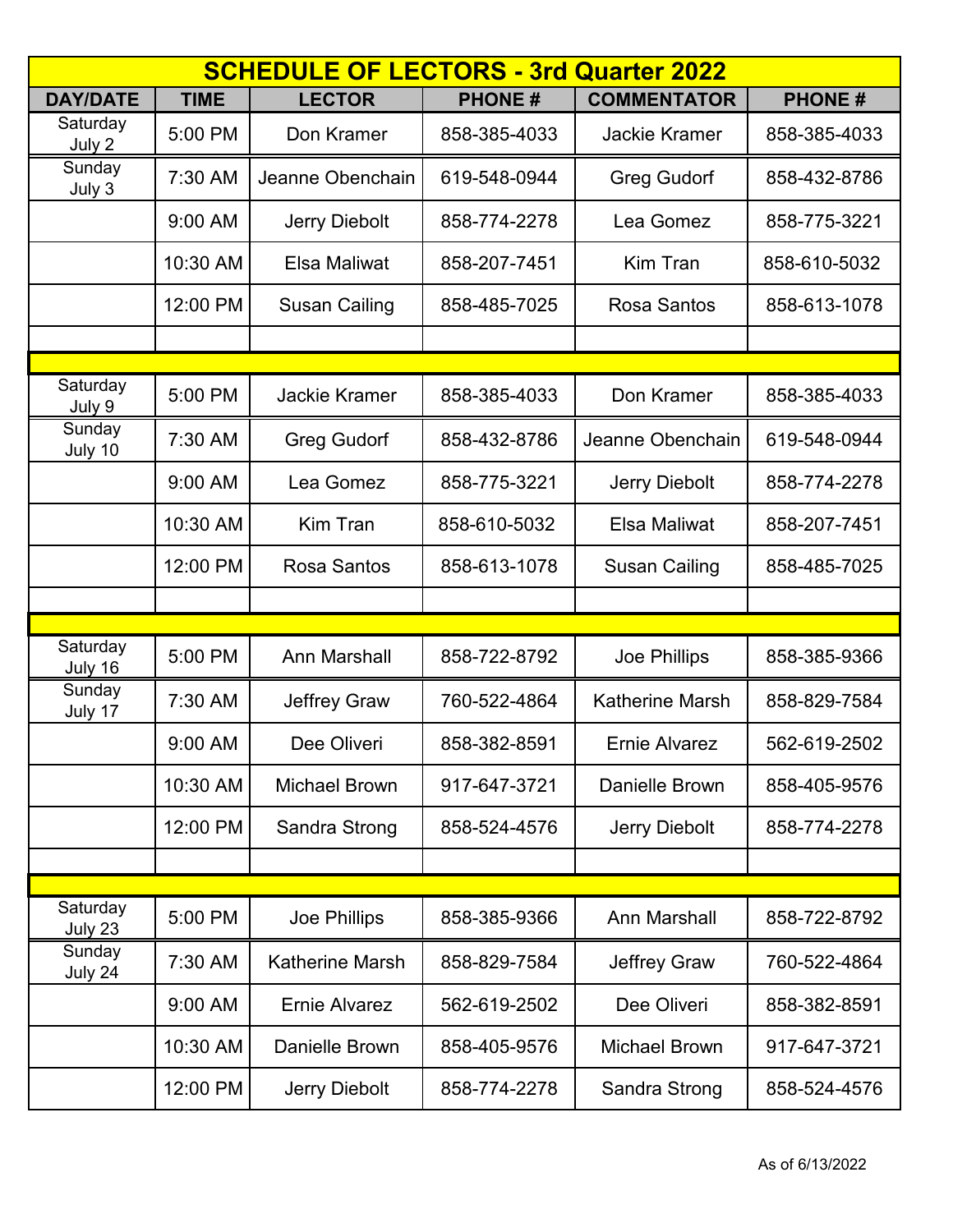|                       | <b>SCHEDULE OF LECTORS - 3rd Quarter 2022</b> |                        |               |                        |               |
|-----------------------|-----------------------------------------------|------------------------|---------------|------------------------|---------------|
| <b>DAY/DATE</b>       | <b>TIME</b>                                   | <b>LECTOR</b>          | <b>PHONE#</b> | <b>COMMENTATOR</b>     | <b>PHONE#</b> |
| Saturday<br>July 30   | 5:00 PM                                       | <b>Rosa Santos</b>     | 858-613-1078  | Liz Tully              | 631-612-0321  |
| Sunday<br>July 31     | 7:30 AM                                       | Ken Baumann            | 858-432-8806  | Dee Oliveri            | 858-382-8591  |
|                       | 9:00 AM                                       | Sandra Strong          | 858-524-4576  | <b>Greg Gudorf</b>     | 858-432-8786  |
|                       | 10:30 AM                                      | <b>Jeffrey Graw</b>    | 760-522-4864  | <b>Susan Cailing</b>   | 858-485-7025  |
|                       | 12:00 PM                                      | Kim Tran               | 858-610-5032  | <b>Katherine Marsh</b> | 858-829-7584  |
|                       |                                               |                        |               |                        |               |
|                       |                                               |                        |               |                        |               |
| Saturday<br>August 6  | 5:00 PM                                       | Liz Tully              | 631-612-0321  | <b>Rosa Santos</b>     | 858-613-1078  |
| Sunday<br>August 7    | 7:30 AM                                       | Dee Oliveri            | 858-382-8591  | Ken Baumann            | 858-432-8806  |
|                       | 9:00 AM                                       | <b>Greg Gudorf</b>     | 858-432-8786  | <b>Sandra Strong</b>   | 858-524-4576  |
|                       | 10:30 AM                                      | <b>Susan Cailing</b>   | 858-485-7025  | <b>Jeffrey Graw</b>    | 760-522-4864  |
|                       | 12:00 PM                                      | <b>Katherine Marsh</b> | 858-829-7584  | <b>Kim Tran</b>        | 858-610-5032  |
|                       |                                               |                        |               |                        |               |
|                       |                                               |                        |               |                        |               |
| Saturday<br>August 13 | 5:00 PM                                       | Peggy Dunn             | 858-485-7455  | <b>Tony Heinrichs</b>  | 858-521-8347  |
| Sunday<br>August 14   | 7:30 AM                                       | <b>Ernie Alvarez</b>   | 562-619-2502  | <b>Ann Marshall</b>    | 858-722-8792  |
|                       | $9:00$ AM                                     | Leah Brown             | 442-515-3746  | Jeffrey Graw           | 760-522-4864  |
|                       | 10:30 AM                                      | Jeffrey Johnstone      | 760-685-4982  | Maria Johnstone        | 619-857-5876  |
|                       | 12:00 PM                                      | Elsa Maliwat           | 858-207-7451  | Liz Tully              | 631-612-0321  |
|                       |                                               |                        |               |                        |               |
|                       |                                               |                        |               |                        |               |
| Saturday<br>August 20 | 5:00 PM                                       | <b>Tony Heinrichs</b>  | 858-521-8347  | Peggy Dunn             | 858-485-7455  |
| Sunday<br>August 21   | 7:30 AM                                       | <b>Ann Marshall</b>    | 858-722-8792  | <b>Ernie Alvarez</b>   | 562-619-2502  |
|                       | 9:00 AM                                       | <b>Jeffrey Graw</b>    | 760-522-4864  | Leah Brown             | 442-515-3746  |
|                       | 10:30 AM                                      | Maria Johnstone        | 619-857-5876  | Jeffrey Johnstone      | 760-685-4982  |
|                       | 12:00 PM                                      | Liz Tully              | 631-612-0321  | <b>Elsa Maliwat</b>    | 858-207-7451  |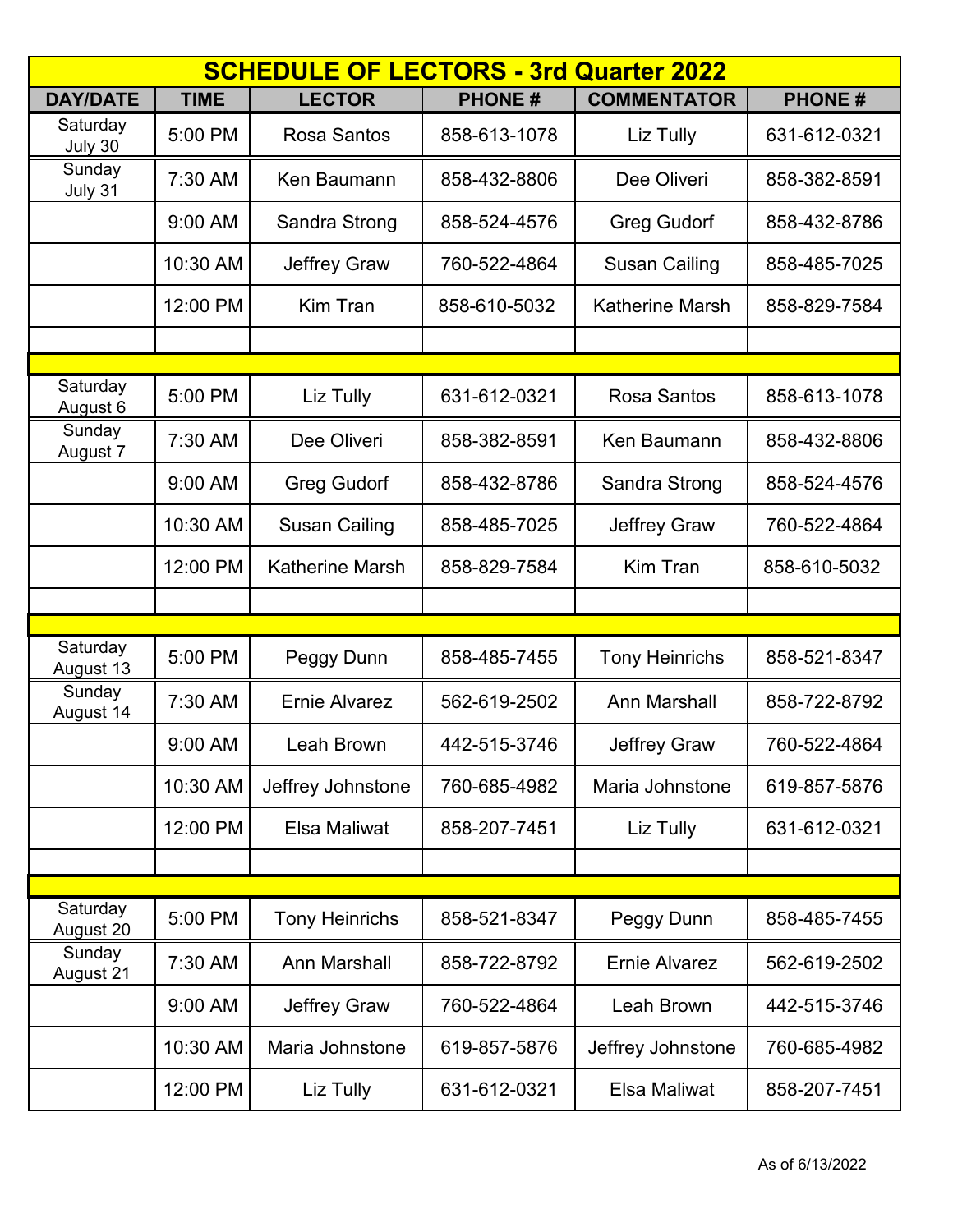| <b>SCHEDULE OF LECTORS - 3rd Quarter 2022</b> |             |                        |               |                        |               |
|-----------------------------------------------|-------------|------------------------|---------------|------------------------|---------------|
| <b>DAY/DATE</b>                               | <b>TIME</b> | <b>LECTOR</b>          | <b>PHONE#</b> | <b>COMMENTATOR</b>     | <b>PHONE#</b> |
| Saturday<br>August 27                         | 5:00 PM     | Maria Johnstone        | 619-857-5876  | Jeffrey Johnstone      | 760-685-4982  |
| Sunday<br>August 28                           | 7:30 AM     | Joe Phillips           | 858-385-9366  | <b>Kim Tran</b>        | 858-610-5032  |
|                                               | 9:00 AM     | <b>Danielle Brown</b>  | 858-405-9576  | <b>Michael Brown</b>   | 917-647-3721  |
|                                               | 10:30 AM    | <b>Ernie Alvarez</b>   | 562-619-2502  | <b>Rosa Santos</b>     | 858-613-1078  |
|                                               | 12:00 PM    | Dee Oliveri            | 858-382-8591  | Leah Brown             | 442-515-3746  |
|                                               |             |                        |               |                        |               |
|                                               |             |                        |               |                        |               |
| Saturday<br>September 3                       | 5:00 PM     | Jeffrey Johnstone      | 760-685-4982  | Maria Johnstone        | 619-857-5876  |
| Sunday<br>September 4                         | 7:30 AM     | Kim Tran               | 858-610-5032  | Joe Phillips           | 858-385-9366  |
|                                               | 9:00 AM     | <b>Michael Brown</b>   | 917-647-3721  | <b>Danielle Brown</b>  | 858-405-9576  |
|                                               | 10:30 AM    | Rosa Santos            | 858-613-1078  | <b>Ernie Alvarez</b>   | 562-619-2502  |
|                                               | 12:00 PM    | Leah Brown             | 442-515-3746  | Dee Oliveri            | 858-382-8591  |
|                                               |             |                        |               |                        |               |
|                                               |             |                        |               |                        |               |
| Saturday<br>September 10                      | 5:00 PM     | <b>Tony Heinrichs</b>  | 858-521-8347  | <b>Katherine Marsh</b> | 858-829-7584  |
| Sunday<br>September 11                        | 7:30 AM     | Sandra Strong          | 858-524-4576  | <b>Jarvis Nolan</b>    | 858-504-1072  |
|                                               | 9:00 AM     | Don Kramer             | 858-385-4033  | Peggy Dunn             | 858-485-7455  |
|                                               | 10:30 AM    | <b>Francis Miranda</b> | 650-464-5813  | Jeanne Obenchain       | 619-548-0944  |
|                                               | 12:00 PM    | <b>Ann Marshall</b>    | 858-722-8792  | Elsa Maliwat           | 858-207-7451  |
|                                               |             |                        |               |                        |               |
|                                               |             |                        |               |                        |               |
| Saturday<br>September 17                      | 5:00 PM     | Katherine Marsh        | 858-829-7584  | <b>Tony Heinrichs</b>  | 858-521-8347  |
| Sunday<br>September 18                        | 7:30 AM     | <b>Jarvis Nolan</b>    | 858-504-1072  | Sandra Strong          | 858-524-4576  |
|                                               | 9:00 AM     | Peggy Dunn             | 858-485-7455  | Don Kramer             | 858-385-4033  |
|                                               | 10:30 AM    | Jeanne Obenchain       | 619-548-0944  | <b>Francis Miranda</b> | 650-464-5813  |
|                                               | 12:00 PM    | Elsa Maliwat           | 858-207-7451  | Ann Marshall           | 858-722-8792  |